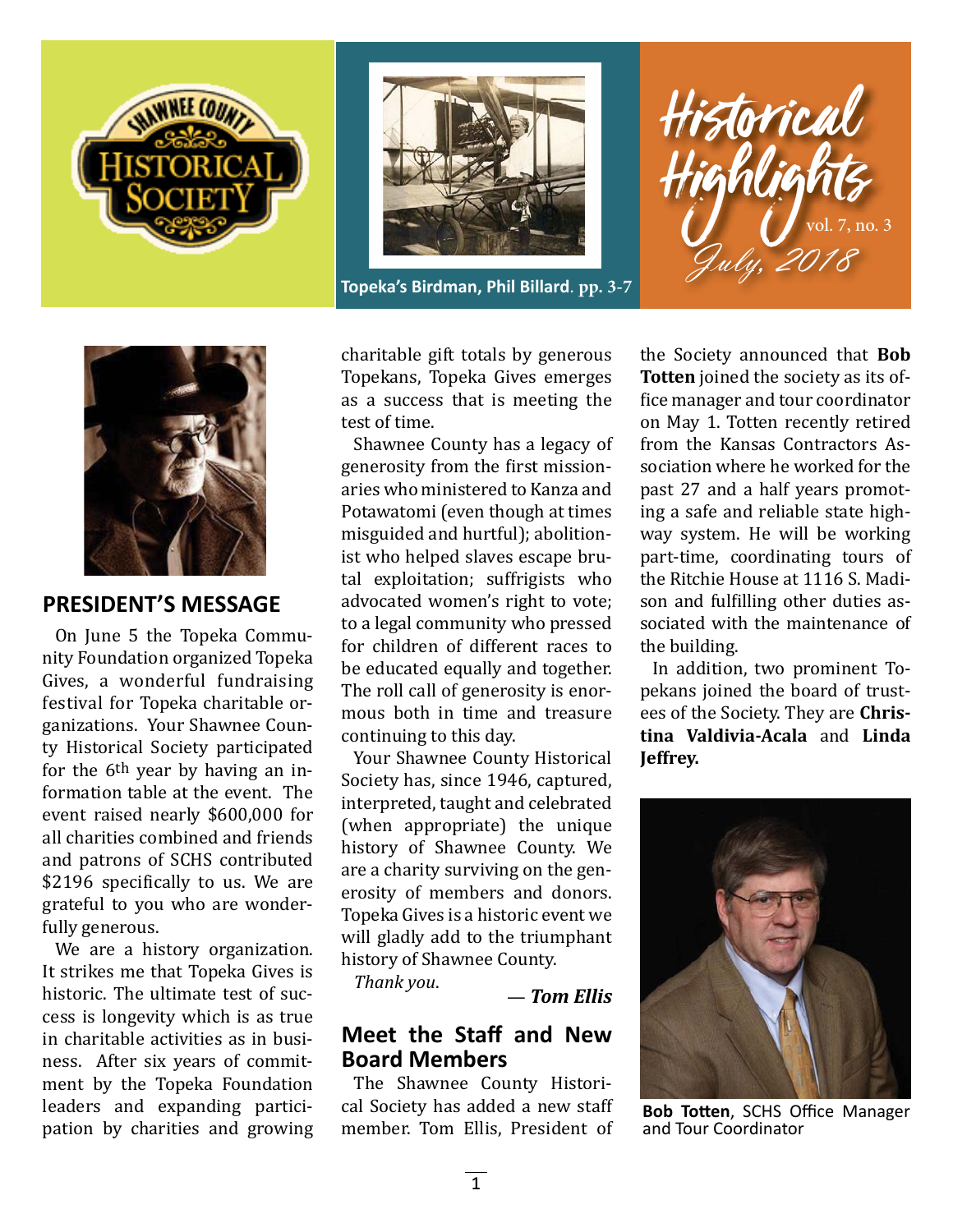#### **2018 Preservation Awards**

**The Shawnee County Historical Society** in partnership with the **Topeka Landmarks Commission** recognized six individuals or groups who have completed significant preservation work in Shawnee county. The annual celebration occurred on May 12 at the state capitol with past Shawnee County Historical Society President David Heineman serving as Master of Ceremonies. Those honored were:

- **Tyler Johnson** and his wife, **Michelle Butler** for their efforts on Architectural Preservation at 1550 SW Westover Road.
- **Mark Burenheide** for his makeover of the Assumption Catholic church school into the Jackson Street Lofts located near 8th and Jackson.
- Adaptive Re-Use and Preservation, **Cody Foster** for his efforts to redo the Pennant at 915 S. Kansas.
- Cultural Heritage Recognition: **WREN Radio** and the **Dairy Queen** at 17th and Medford owned by Mike Swickard and John Zweisler received awards.
- History Promotion on Facebook: **Marti** and **Brandon Rison** for "The Topeka History Geeks"

In addition to the awards presentation, students from Seaman High School shared their History Day senior documentaries. **Michael Conaway** and **Noah Belt** presented their documentary called "Don't Ask, Don't Tell, Don't Pursue: The Fight for Equality in the United States Military" and **Destiny Cole** presented her program called the "The Invisible Man of the Civil Rights Movement."



*above*: **Tyler Johnson** & **Michelle Butler** accept Architectural Preservation award from David J. Heinemann

*right*: **MarƟ e Rison** is presented History Promotion on Facebook award by David J. Heinemann



### **2018 Topeka Gives**

Over 165 groups from Shawnee County participated in the Topeka Gives effort held at the Fairlawn Plaza in Topeka on June 5<sup>th</sup>. The program was created in 2013 by the **Topeka Community Foundation** and it encourages charitable giving which is a mission of the Community Foundation. The Shawnee County Historical Society again participated and received \$2196. Thanks to all of those that stopped by our table in June. Overall, Topeka Gives continued to grow in its sixth year, collecting \$597,421 program for local nonprofit organizations. That's an increase of \$1,756 from 2017. The organization gave \$80,500 to match the \$516,921 given by Topekans.

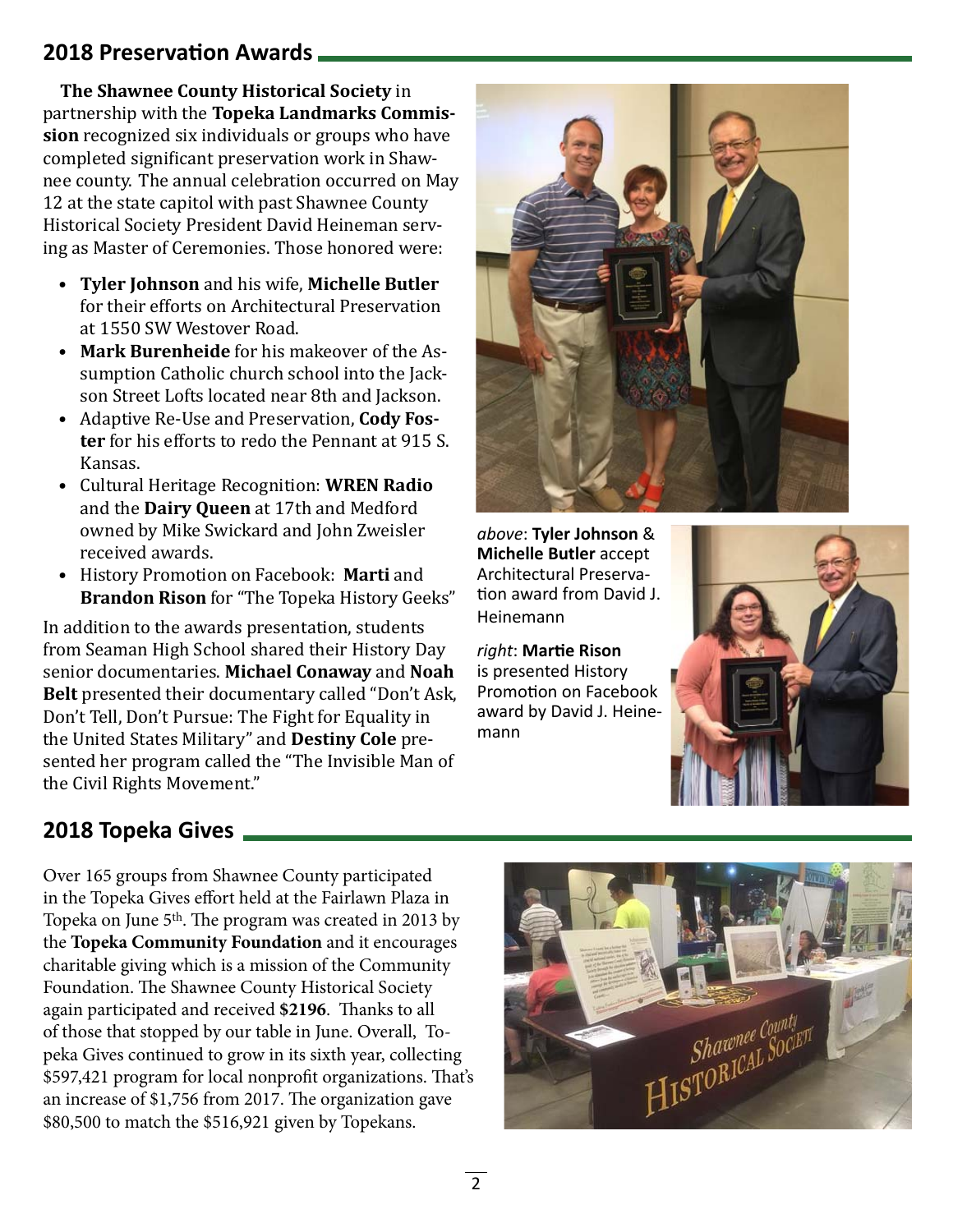## **TOPEKA'S BIRD-MAN, PHIL BILLARD**

**July 24, 2018** marks the 100th anniversary of the death of **Louis Philip Bil**lard, Topeka's first premier aviator. This article by **Doug Wright** describes his daring flying exploits and his unfortunate death in World War I.

i**n an August day in 1915**, **O**  Topeka born aviator Phil Billard and his airplane were a featured attraction at the St. Mary's fair in Pottawatomie County.<sup>1</sup> Billard had made quite a name for himself as the Birdman of Topeka, flying his Longren 60-horsepower bi-plane at county fairs and exhibitions in and around Topeka. On this day, he had already flown once, circling the field three times before his engine developed problems. As the day grew late, Billard

took his airplane back up for a second flight, perhaps too soon and without assurance that his engine was in good running order. But, Billard saw some in the crowd leaving, and he wanted to give those who stayed a

good show. Billard and his plane rose about fifty feet off the ground and flew a short distance before the engine stopped running. As Billard quickly scanned the area looking for a good landing place where he could glide his airplane in safely, the plane clipped a tree, turned nose downward and



crashed to the ground. According to newspaper accounts of the accident, Billard suffered a sprained back and right wrist, bruised right leg, and wrenched hip. His plane was a total loss, with damage estimated at approximately \$5,000. Shortly after the accident, which was Billard's third airplane accident, Billard announced he



was through flying, saying "I've had enough."<sup>2</sup>

Billard's daring flying exploits had been the talk of Topeka since he bought the plane from aircraft builder Alvin K. Longren three years earlier. The August 9, 1912 *Topeka Daily Capital* ran a story about one of Billard's early

flights. Taking off from his hangar south of Vinewood Park, Billard flew his racing bi-plane over Berryton and Highland Park, flew near Pauline and raced with the Santa Fe Number 2 train that he quickly outdistanced "as if it had been standing still." Passengers on the train gazed from the windows and vestibules and waved at the aviator as he sped by them. When he was asked how fast he had been flying, Billard said, "I don't know just how fast I was going. I had the throttle wide open all the time and the machine can make eighty miles an hour, so I guess that's about it."3

Over the next few years, Phil Billard's flying thrilled all Topekans who watched as he circled the State House dome or as he dipped and soared his machine at low altitude down Kansas Avenue. The Majestic Theater used his name to advertise their weekly shows, writing "Get your goggles on—hold fast to your

seat. We are 'going some' this week. Phil Billard ain't got a thing on this show for speed…"4 *The Topeka State Journal* observed that "among the little boys of our town the hero worship goes pretty unanimously to

Phil Billard, the airman."5 And despite his pronouncement that he was through flying after crashing at the St. Mary's fair,  $-$ *cont.* $\rightarrow$ 

<sup>1</sup>*Westmoreland Recorder*, Aug. 5, 1915.

<sup>2</sup>*The Topeka Daily Capital*, Aug. 21, 1915.

<sup>&</sup>lt;sup>3</sup>The Topeka Daily Capital, Aug. 9, 1912.

<sup>&</sup>lt;sup>4</sup>The Topeka State Journal, Jan. 26, 1918.

<sup>&</sup>lt;sup>5</sup>The Topeka State Journal, Feb. 21, 1917.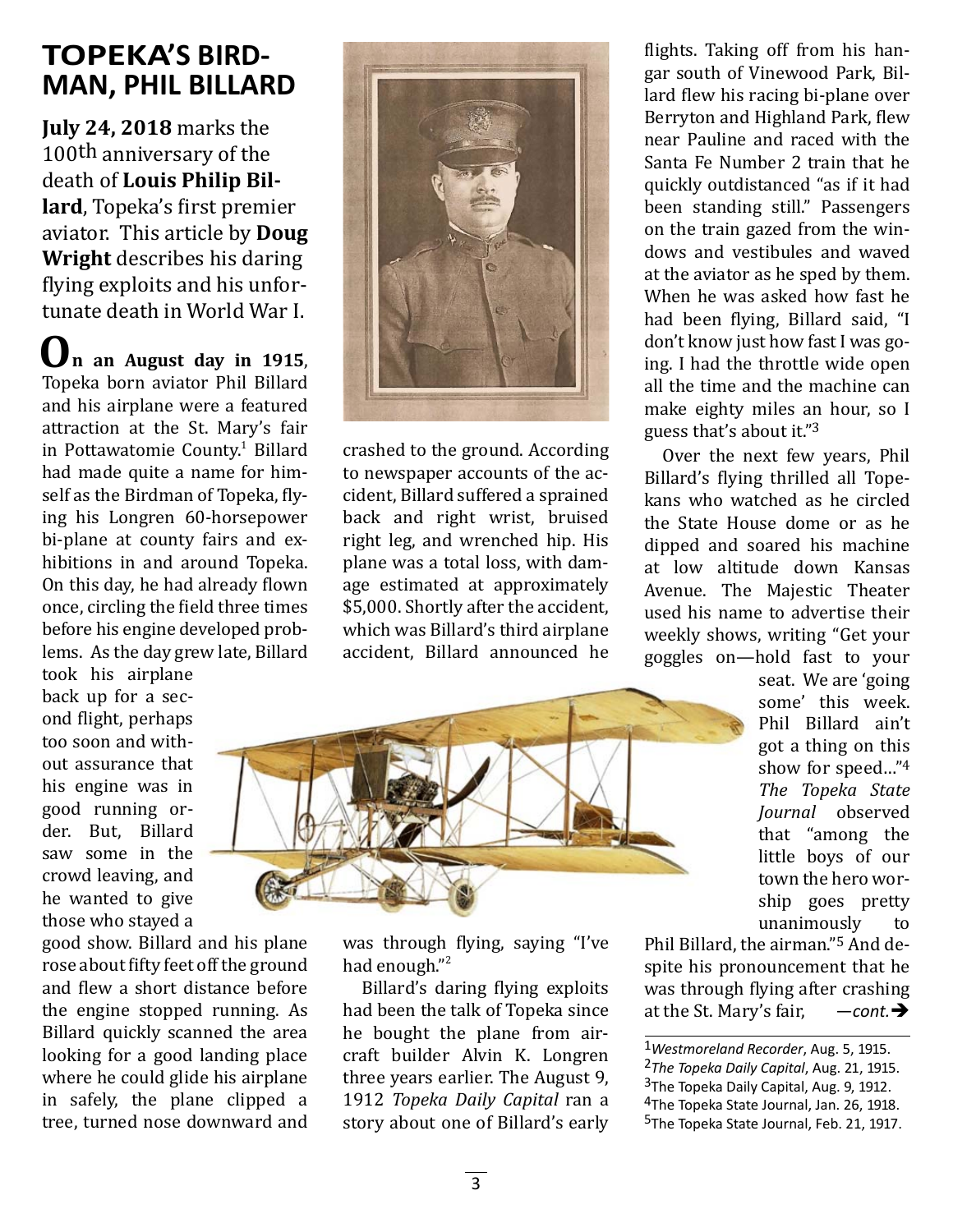in just a few weeks, Billard recovered from his injuries and vowed to give flying another go.

Phil Billard was the youngest son of J. B. Billard, a prominent and wealthy businessman who arrived as an 8-year old boy with his family in the Topeka area in August 1854, a few months before the Topeka Town Association founded the city in December of that year.6 The Billard family fled France in 1851 after Napoleon III abolished the republic and re-established the monarchy. J. B. Billard grew up and prospered in Topeka, graduating from Washburn, founding the Mutual Ice and Cold Storage Company, operating the Central Mill and Elevator and founding and serving as a director of the Shawnee State Bank. He served 4 years as Mayor of Topeka from 1910 to 1914 and ran unsuccessfully as a Democrat for Governor of Kansas in 1912. He seems to have had the financial wherewithal to indulge his son's passion for fast cars and airplanes. At one time, Phil and his brother Robert owned 16 automobiles<sup>7</sup> and J. B's bank account was no doubt the source of funds for their cars and Phil's airplanes as a limerick published in the *Daily Capital* suggested:

- A young man in Topeka named "Phil,"
- Who is a "four flusher" no doubt of great skill;
- How his mobile swerves,
- As he dashes around curves; And "the old man" foots the bill.8

Phil did earn a little money from his flying, charging local passengers \$1 per minute to ride with him. At out-of-town exhibitions, Phil doubled the price, charging an away-from-home price of \$2 per

minute.9 In October 1916, Billard flew along the Union Pacific railroad tracks from Russell to Topeka at an average speed of 85 mph, arriving in 2 hours 18 minutes to set a speed record. *The Topeka* 

ed it needed an airplane, and without waiting for an appropriation from Congress, Billard advanced \$10,000 of his own money to Alvin Longren to build a larger tractorstyle<sup>11</sup> bi-plane with a 125-horse-



*Daily Capital* called it "the greatest flight ever staged in Kansas".<sup>10</sup> A few weeks later, Billard became the first person to fly from Topeka to Kansas City.

But, Billard wasn't content to fly for his own satisfaction or the amusement of the locals at county fairs. A war was raging in Europe and Billard felt a strong desire to defend his family's French homeland from the German invaders. He persuaded the Kansas adjutant general to establish an aeroplane corps as a division of the Kansas National Guard, with himself as Captain. The aeroplane corps was to be funded by Congress and stand at the disposal of the Army in the event the US was drawn into the war.

Once the aeroplane corps was established, Captain Billard decidpower engine. After the first test flight, Billard said, "The machine is all I expected and even more. Mr. Longren's workmanship in my mind is superior…"12

In the spring of 1917, the US Army designated retired Major Alvarado M. Fuller, to witness and test Captain Billard's flying skills. Billard passed all three tests required of the regular army aviation service. The first test was to make a 25-mile flight which  $-$ *cont.* $\rightarrow$ 

6Topeka was founded on Dec. 5, 1854.

- 7*The Topeka State Journal*, Mar. 28, 1916.
- 8Submitted by R. Hunsecker of Eskridge, Kansas and printed in *The Topeka Daily Capital*, June 14, 1911.

9*The Topeka Daily Capital*, June 28, 1917. 10*The Topeka Daily Capital*, Oct. 9, 1916.

 $11A$  tractor-style aircraft had the propeller in front and pulled the plane rather than pushing it from the rear.

12*The Topeka State Journal*, Sept. 9, 1916.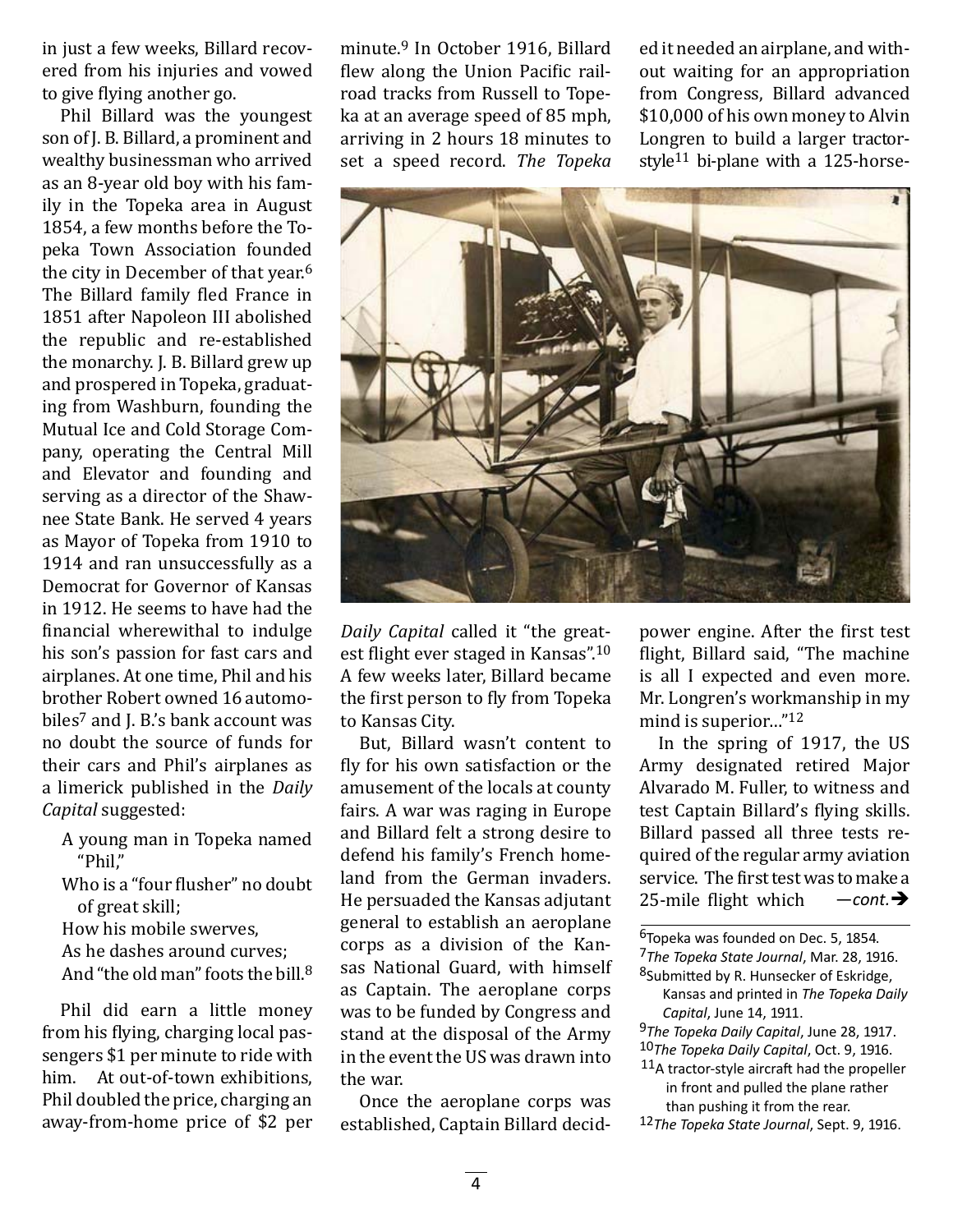Billard performed by flying from Topeka to Lawrence and back, a distance of 55 miles, in 42 minutes. This was said to be a flight speed record for Kansas. The second test required Billard to make a dead stick landing from an altitude of 2,500 feet and land within a target area of 500 meters. Billard rose to 3,000 feet, stopped his engine and glided to a stop within 50 feet of the target. The third test was for Billard to fly a tight figure 8 over two points 500 meters apart. Captain Billard successfully performed this test and then as an encore he performed, for the first time, the "loop-the-loop." He followed up with 12 more loopthe-loops over the heart of Topeka which the *Topeka Daily Capital*  wrote "almost caused heart failure to those who witnessed the performance."13

Despite Capt. Billard's marvelous flying talent and the cadets he personally recruited for the unit, Congress chose not to fund the Kansas aeroplane corps. As it disbanded, Captain Billard announced he was offering his personal services and his flying machine to the French aviation corps.14 He also was in touch with the War Department, seeking a commission in the regular US army that would send him to Europe.

Before the French government responded, he chose to accept a position in the US Army, registering on June 5, 1917. He was ordered to San Diego for training and, true to his daring nature, he chose to drive to California, setting speed records along the way. His trip from Topeka to Manhattan covered 63 miles in one hour and 15 minutes. He arrived in

Goodland, a distance of 396 miles, in 12 hours, which included a one hour stop at Fort Riley and a stop at Beloit. Both were Kansas land speed records. He reached Los Angeles 8 days after he left Topeka, establishing another record. Phil was accompanied on his run to California by Harry Southwick, Mike Trent and Charles Ahlstrom, although Southwick left the trip in Salt Lake City after the party experienced 115-degree temperatures.15

In California, Private Phil Billard was assigned duties as an airplane mechanic while other, less experienced pilots, were trained, commissioned and sent to Europe. Phil was frustrated with his assignment and shared his frustration with his father who spoke to the local newspapers. J. B. Billard said the officers in the aviation service were jealous of Phil's prowess and were deliberately hampering his advancement.<sup>16</sup> J. B. Billard called on Senator Charles Curtis, whose assistance helped move Billard to Mineola, Long Island where he completed his flight training before receiving his commission and traveling to Europe. *The Daily Capital* spoke for all Topekans by writing, "Phil Billard is on his way. If you wish to speculate on the identity of the first American into Berlin, place your money on Phil."17

In February 1918, Lieutenant Phil Billard finally arrived in France, hoping he would soon have a chance to fight and to fly in battle. However, he was assigned to the Third Aviation Instruction Center at Issoudin, France where his orders were to test damaged airplanes after they were repaired. In a letter home he wrote that his

"work was dangerous and important, but I long for real service where I can meet the enemy."<sup>18</sup> In another letter, Billard wrote, "It is very interesting, but at times I get up in a kite that 'shore do fly queer,' and it's a case then of wonder and hope – if I'll get the durn thing back, whole. I always have up to now, but have had several itchingly close calls."19

On June 16, Phil, experiencing what was referred to as an attack of homesickness, took a break from his military duties. He climbed into an airplane and flew one and one-half hours to his family's ancestral home of St. Leon, landing in a field where he scared the horses and oxen. The mayor's secretary was dispatched to get the name of the airman so he could report him to the local prefect and was astonished and delighted to learn he was the grandson of Gilbert Billard who was held in high esteem in the village as an opponent of the monarchy. Very soon, as news spread, Phil was besieged by relatives and was said to have been wined and dined by kinfolk he never knew he had. The town council convened and adopted a resolution in Billard's honor, which read in part,

"Today a happy incident occurred which is a good token, and brought among us a young aviator, a son of Free America, yesterday unknown, but in whose veins runs the blood of  $-$ *cont*. $\rightarrow$ 

13*The Topeka Daily Capital*, Mar. 19, 1917.

<sup>14</sup>*The Topeka Daily Capital*, Mar. 26, 1917.

<sup>15</sup>*The Topeka Daily Capital*, July 22, 1917.

<sup>16</sup>*The Topeka Daily Capital*, Oct. 28, 1917.

<sup>17</sup>*The Topeka Daily Capital*, Oct. 27, 1917. 18*The Topeka State Journal*, July 31, 1917.

<sup>19</sup>*The Topeka State Journal*, Feb. 21, 1917.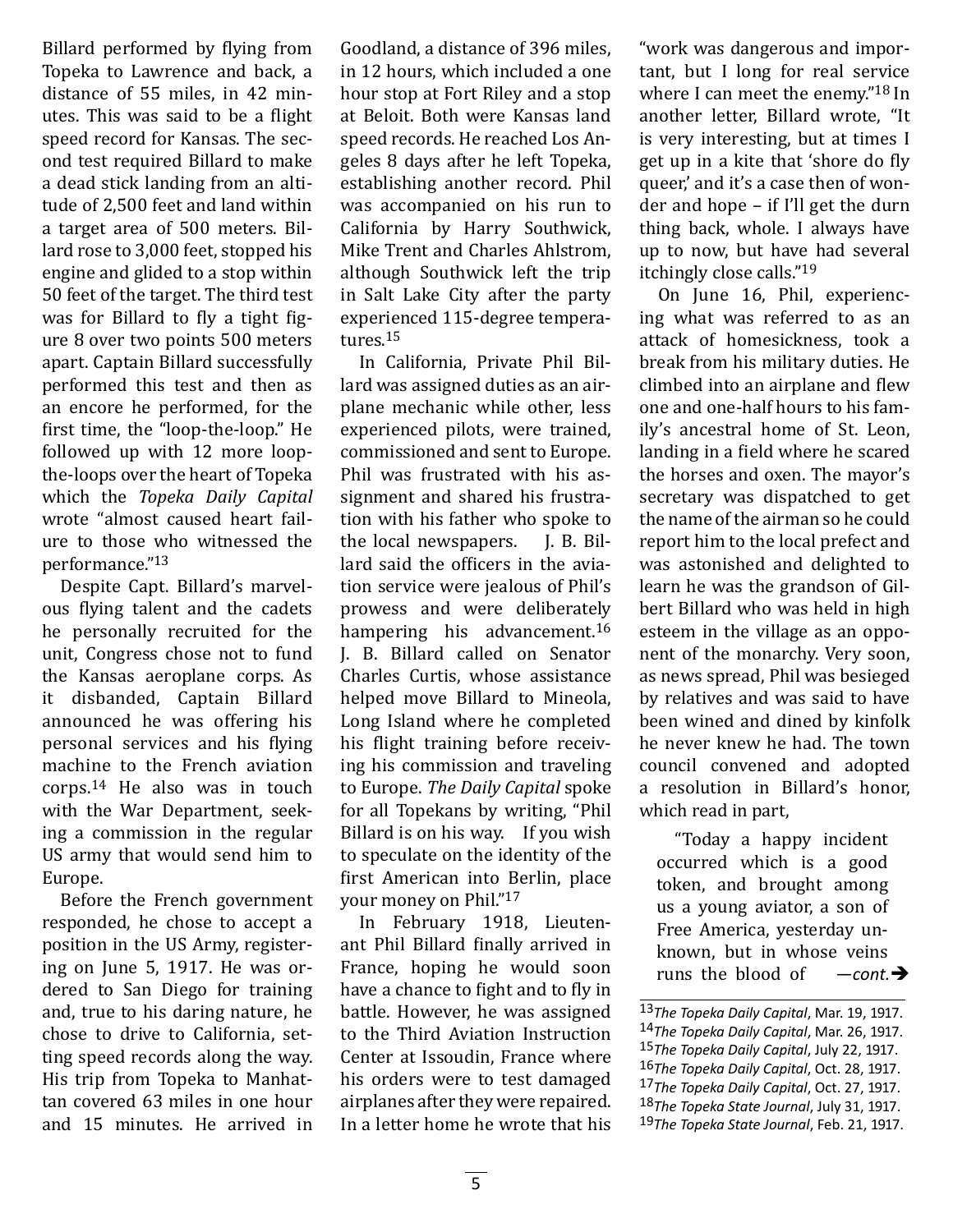St. Leon. The aviator, L. Philip Billard, born in the United States in 1891, in Topeka, Kansas, grandson of Gilbert Billard, former mayor of St. Leon, exiled by the Coup d'Etat of December 2, 1851, came flying on a filial pilgrimage to the cradle of his father and grandfather."

Topekans awoke on July 31 to the sad news that Phil Billard, Topeka's Birdman, was dead. Phil's brother, Robert, announced the family received a brief telegram that stated, "Phil Billard killed airplane accident July 25." Details of Billard's death trickled in over the next few weeks and months. The date of the tragic accident was ac-



The Council viewed Billard's visit as a prelude to a brighter future.20 Phil enjoyed St. Leon so much that he returned again during his time in France.

Back at Issoudin, Phil's flying skill and his daring, and perhaps reckless nature, were put on display for a number of visiting French generals. Lieutenant Billard was chosen by the base commander to treat the visitors to an aeronautical exhibition. In a letter to his brother, Phil wrote that he took up a two-seater plane in which he made 98 successive loops in rapid succession and, after descending to a lower altitude, he and the officer flying with him changed seats before landing safely.<sup>21</sup>

tually July 24. On that day, Phil took Sergeant Robert Holt of the 32nd Aero Squadron up in a DeHaviland 4 with a 450 horsepower Liberty motor (photo). Phil was seated in front, the sergeant behind him. Eyewitnesses said Phil made several loops and then suddenly the plane nosed down and struck the ground with the motor wide open. No specific cause of the accident was determined although speculation was that the sergeant had fainted during one of the loops and slumped forward on the dual controls making it impossible for Phil to recover. Both Phil and Sergeant Holt were killed instantly and after a funeral conducted with full military honors, they were buried in a corner of the airfield $^{22}$ 

with assurance to Billard's family that his grave would be properly marked and kept by the US Government.23

Tributes poured in for Phil Billard. *The Daily Capital* wrote,

"The death of Lieut. Phil Billard in the aviation service in France will be learned with sorrow in Topeka, where he was known to every man, woman and child, one may say, in the city…There was no more courageous or daring officer in the aviation branch than Phil Billard. Of French extraction, he gave his life for France as well as his own country."24

The Shawnee County Democratic Club, the Women's Democratic Club, and the Topeka City Commission adopted expressions of sorrow. Senator Charles Curtis expressed his sorrow in learning of Phil's death and wrote that the people of Kansas all mourn his death. Marshall's Band, in which Phil Billard at one time played the cornet, held a special memorial concert. A fellow pilot, Lt. Roy E. Keeling, who became a close friend of Phil's during their training, wrote to Billard's family saying they should not mourn his death, but see it as "the exhultation (sic) and pride that he died the death of a soldier, sacrificing himself for the glorious cause of liberty and leaving behind him a heritage worthy only of himself."25  $-$ *cont.* $\rightarrow$ 

20*The Topeka State Journal*, Sept. 7, 1918.

23*The Topeka State Journal*, Aug. 22, 1918.

<sup>21</sup>*The Los Angeles Times*, Aug. 16, 1918.

<sup>22</sup>*The Topeka State Journal*, Nov. 5, 1918.

<sup>24</sup>*The Topeka Daily Capital*, July 31, 1918.

<sup>25</sup>*The Topeka State Journal*, Aug. 22, 1918.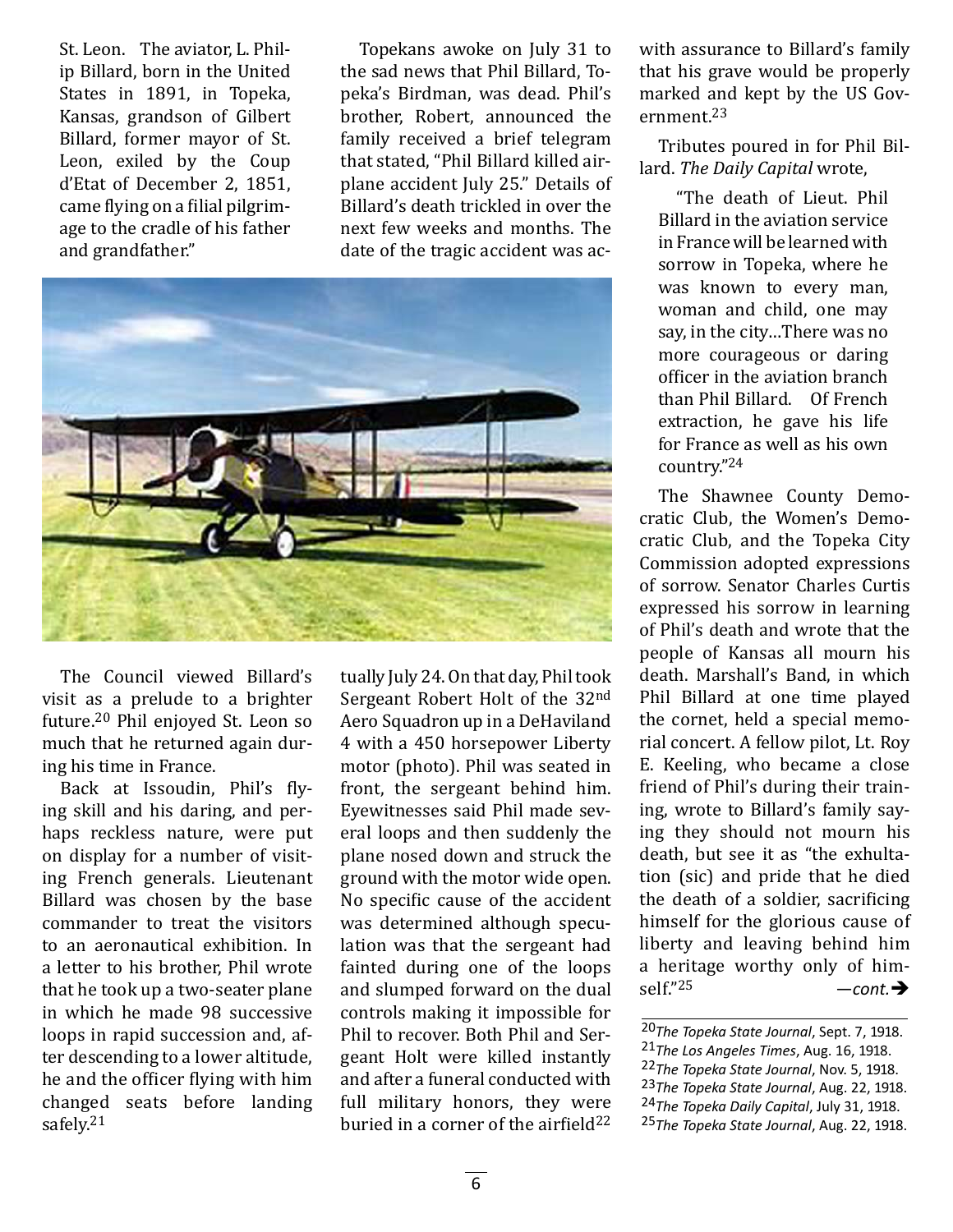The Topeka Rotary Club, of which Phil Billard was a member, held the local public memorial service for their deceased member. Remarks were given by several, including Governor Arthur Capper, who expressed sorrow over the loss of "our boy" and told of Phil's rush to get into service the day after the United States entered the war against Germany.



A few years later, the Topeka Rotary Club commissioned sculptor Robert Merrell Gage to create a bronze memorial to Phil Billard. His work, titled "Flight," is a figure of a man coming out of the earth ready to take to the air."26 The sculpture was displayed for years at the Memorial Building and later at Topeka's Municipal Airport which was dedicated in April 1940 to the memory of Topeka's first airman, L. Philip Billard. The sculpture is now in storage at the Kansas Museum of History.

On Armistice Day, November 11, 1923, the Shawnee County Victory Highway Memorial was dedicated to the memory of those county residents who served their country in the world war and to the memory of these who "gave their last full measure of devotion." This monument, which now stands in Gage Park, bears the names of 97 individuals, including Phil Billard.

In 1924, Phil Billard's remains were exhumed at his father's request from the cemetery at Issoudin, France. His body was cremated and, on what would have been Phil's 33rd birthday, his ashes were scattered by his brother, Robert, in a park not far from St. Leon, France.

26*The Topeka Daily Capital*, Oct. 22, 1920.



## **Ritchie Project Clean Up Our thanks to our volunteers (trustees)** of the

Shawnee County Historical Society who helped in cleaning up the yards of the two houses located at 1116 and 1118 SE Madison on **Saturday, June 16**. Thank you, **Bill Wagnon**, **Linda Jeffrey**, **Jon Boursaw**, **Tom Ellis** and **Mike Lennen** for making the effort to keep the Ritchie Houses in good shape for others to enjoy. The Ritchie House is the oldest home in Topeka, built in 1856, and is rich in history leading up to Kansas's statehood.

If you would like to tour the buildings, please call us at **785-**  234-6097. Office hours are 9am-1pm Tuesday thru Thurs**day** but other arrangements can be made to accommodate your needs. If you are interested in supporting the organization or would like to join, please visit *Shawneecountyhistory.* org and fill out the paperwork. Become a conservator of Shawnee County History. *We look forward to hearing from you*.

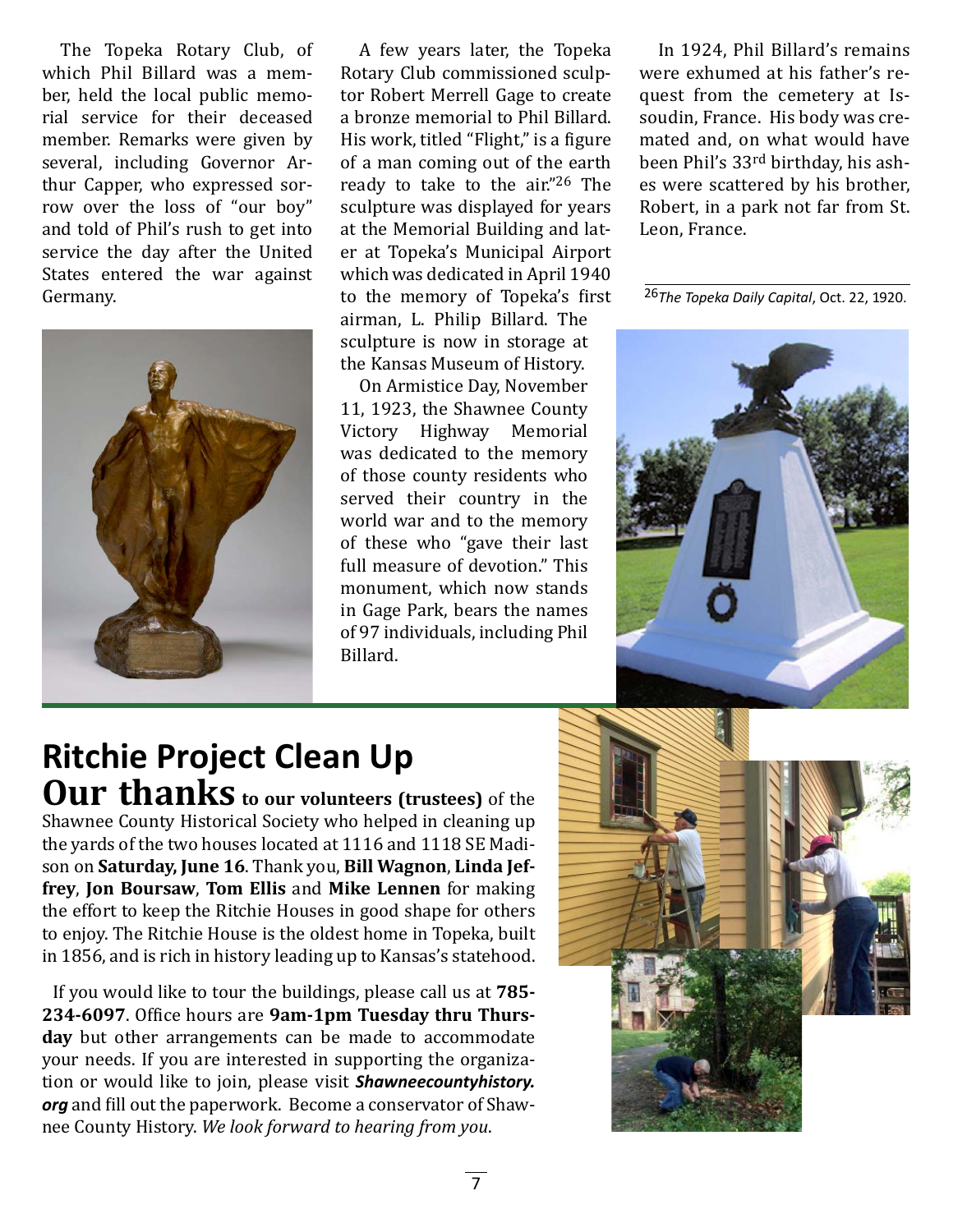## **Coming: Ritchie Birthday Party, July 22nd**

The Shawnee County Historical Society on Sunday, July 22nd will celebrate the **201th birthday of John Ritchie**, a Topeka settler and abolitionist from Indiana, at the Ritchie House, 1116 S.E. Madison Ave.

The event, slated from **3 to 5 p.m.**, is **free and open to the public**, but **donations are encouraged**. The **Santa Fe Band** will perform at **4 p.m.** and ice cream and water will be served.

According to the Kansas Historical Society, Ritchie was an abolitionist who moved to Topeka from Franklin, Ind., and helped settle the area. He was described as both an ultra-abolitionist and the radical of radicals. "He was an early pioneer," said George Bernheimer, SCHS past president. "He was active in Free State politics, working to have Kansas enter the union as a free state. He fought in the Civil War in a

Calvary unit, and afterwards was instrumental in assisting blacks who wanted to relocate from the South to Northern cities. He helped many relocate to Topeka and he was a strong proponent of equal rights for everyone, blacks and women. All of this, of course, was very unusual for a man of that time."

The event will also note the legacy of **Arthur Capper's birthday parties** for Topeka children. [Read the history of this event, below.]



*above*: **George W. Bernheimer** as **John Ritchie** *Photo by:* **David J. Heinemann**

## **History: Capper Birthday Parties**

**Arthur Capper** was born on July 14, 1865 in Garnett, Kansas. He married Florence Crawford, daughter of former Kansas Governor Samuel Crawford, on December 1, 1892. Before he began his political career, Capper worked his way up from typesetter to editor of the Topeka Daily Capital and owner of WIBW radio station. The Cappers' were unable to have children of their own so they sponsored activities for children. He established agricultural clubs that loaned money to students so they could start modest businesses. These clubs eventually merged into the 4-H movement. To benefit children with disabilities, Capper formed a foundation in Topeka in 1920. However, the event that reached the most children was the annual Capper Birthday Party on July 14.

The first party, which was called the Daily Capital Children's Day, was held in 1908. Over the years, this annual event was attended by thousands of children and by 1916 was called the Capper Birthday Party. Initially held at Vinewood, an amusement park in east Topeka, children could ride the street cars for free. Once they arrived at Vinewood, they received free tickets for the rides and an ice cream cone. It was said the lines for ice cream would be a quarter of a mile long and some children would get their ice cream cone and get right back in line for another one. The parties were like a carnival with rides, music from the merry-go-round and the WIBW gang of musicians, and shouts and laughter from happy youngsters.

In 1912, the site of the party was moved to Garfield Park in North Topeka and fifteen to twenty thousand children attend each year. The final two were held at Ripley Park. The parties were held through 1950, with the 1951 party cancelled by the 1951 flood. Capper died on December 19, 1951. He had served as the 20th Governor of Kansas from January 11, 1915, to January 13, 1919. After two terms as Governor, he was elected U.S. Senator, holding that position from 1915 through 1949. He attended his public birthday

party while holding these positions, missing only if he had to be in Washington, D.C.

"Arthur and Emily," were created by Melissa Kingman Rau and displayed at Capper's 90th Birthday celebration at Gage Park, July 14, 2011. Melissa molded hands and faces in ceramic clay. Body structures are of metal and wire mesh. The figures wear fabric clothing and real shoes.

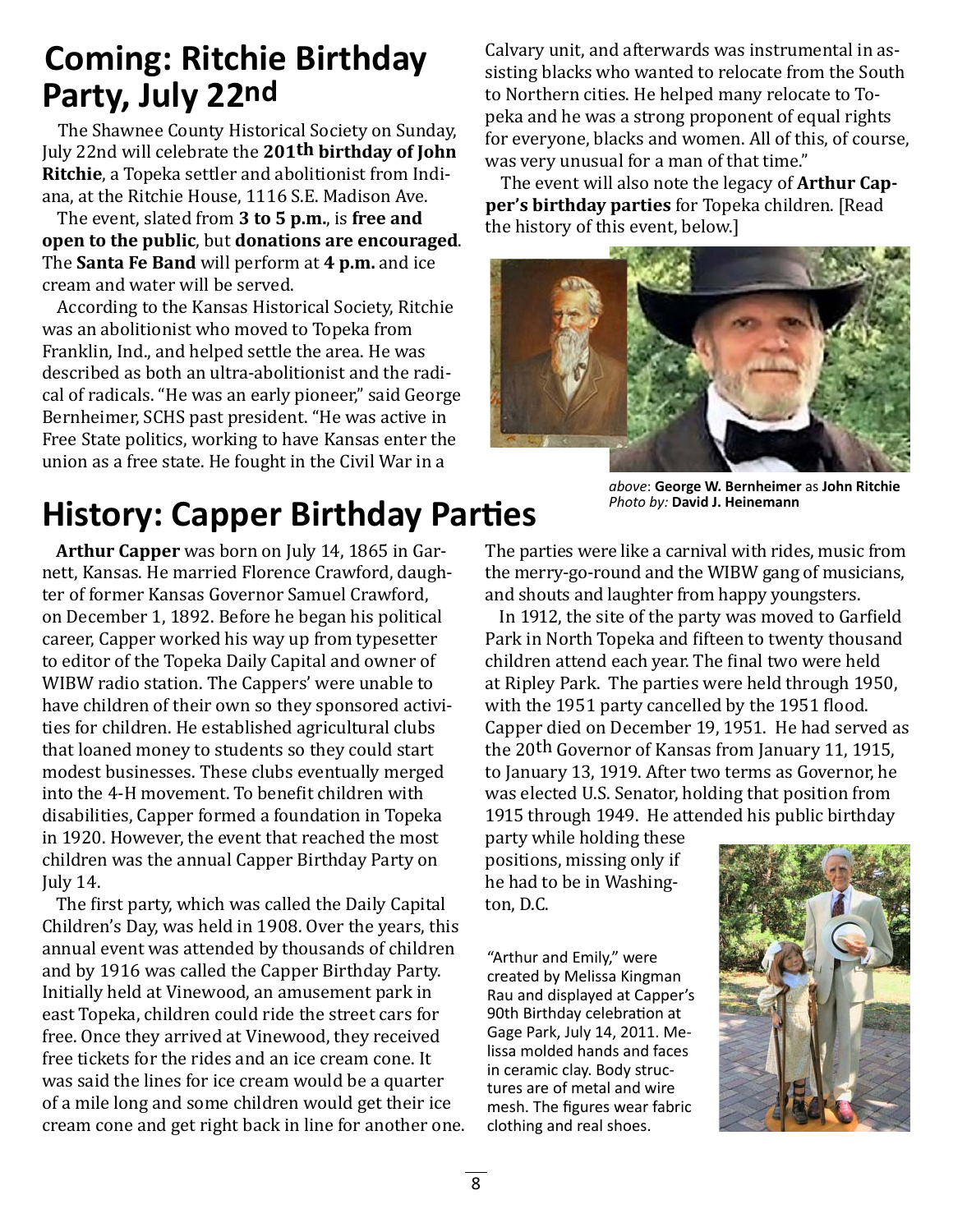| I want to support:                                                          |      |
|-----------------------------------------------------------------------------|------|
| Heritage Education for kids                                                 | \$.  |
| <b>Shawnee County Preservation</b>                                          |      |
| <b>Historical Programs/Lectures</b>                                         |      |
| Bus Rental Grants for School Field Trip (to help make field trips possible) | \$   |
| Ritchie House restoration and maintenance                                   |      |
| I also want to renew my annual membership:                                  |      |
| General Membership \$35                                                     |      |
| Patron Level Membership \$50                                                |      |
| Renovator Level Membership \$100                                            |      |
| Sustaining Level Membership \$150+                                          |      |
| Total                                                                       |      |
| $\Box$ Visa $\Box$ Mastercard $\Box$ Discover Credit Card                   | Exp. |
| Donate Online at http://www.shawneecountyhistory.org/support-us             |      |

Shawnee County Historical Society is a 501(c)(3) organization. FEIN 48-6141221  $\Box$  I wish to be anonymous

## **New SCHS Members/ Donors since June 1st**

- **Melvin Bruntzel**
- **Bill Cutler**
- **Brenda Dietrich**
- **Kate Fowler**
- **Anne Greitl**
- **Richard/Dorothy Hanger**
- **Jim/Kathy Maag**
- **L Morse**
- **Jerry Palmer**
- **Ritchie Patterson**
- **Bill Riphahn**
- **Mike Stubbs**
- **• Elisabeth Suter**

# **Coming: Road Trip**

Join other Shawnee County Historical Society members in a **trip to Rossville** on **Thursday, September 13** at **6:30 p.m.** to learn about the **history of the Citizen Band Potawatomi**. **Jon Boursaw**, SCHS board member and tribal member, will be the speaker. We will meet in the **Citizen Potawatomi Nation Community Center**. The CPN Community Center is located on the east edge of Rossville near US-24. Directions to the Community Center follow: Turn south off of US-24 on Industrial Traffic Way (access road to Wehner's Grocery), then left on Nishnabe Trail, proceed east to parking lot in front of the Community Center. .



Photos here include **Jon Boursaw** and past SCHS events focusing on Citizens Band Potawatomies.